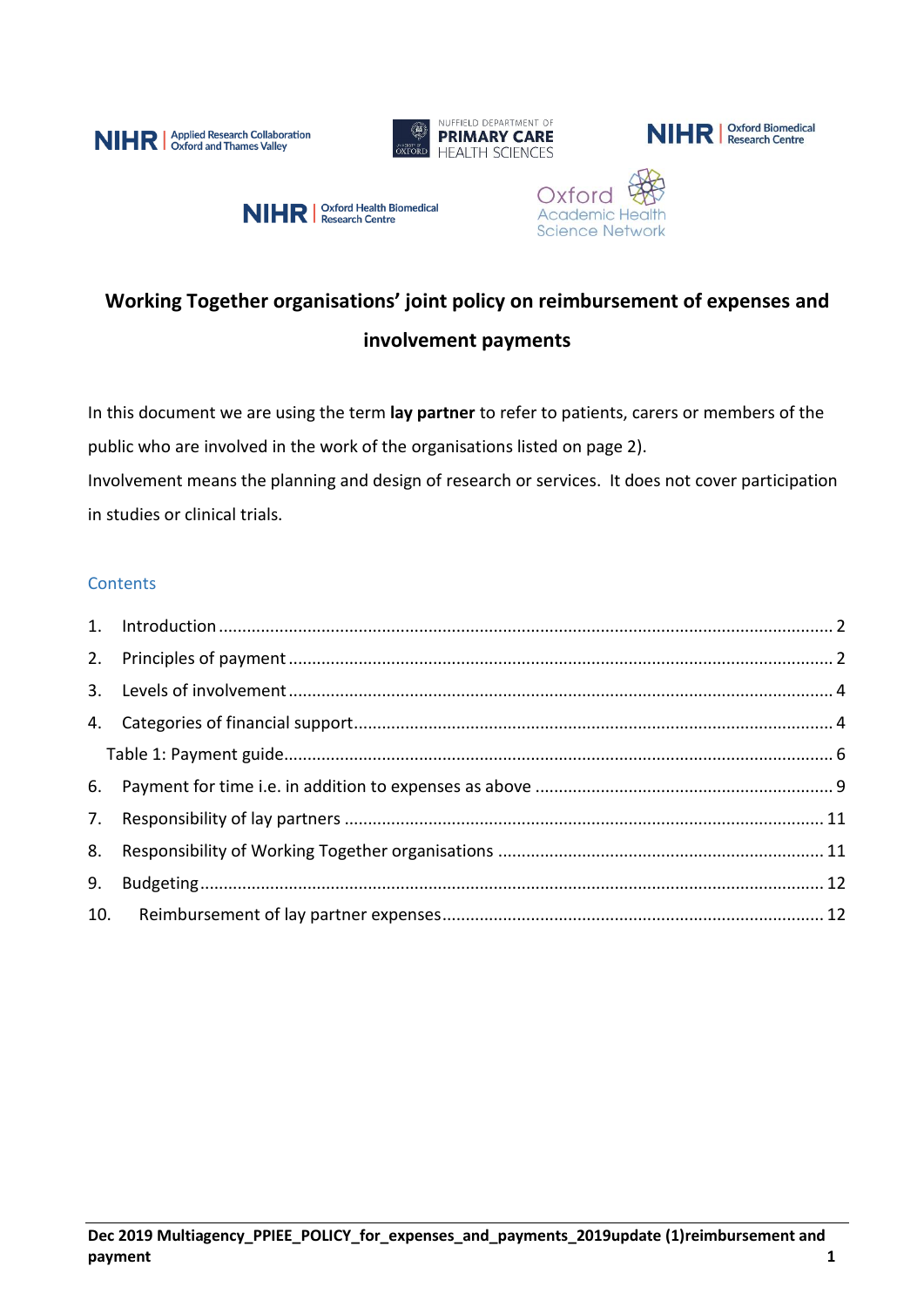## <span id="page-1-0"></span>**1. Introduction**

The Thames Valley and Milton Keynes Working Together group aims to have one payment rate across the regions they cover and to work towards the same systems for making and recording payments.

The Thames Valley and Milton Keynes Working Together Group [\(http://www.oxfordahsn.org/our-work/patient-and-public-engagement-involvement-and](http://www.oxfordahsn.org/our-work/patient-and-public-engagement-involvement-and-experience/)[experience/\)](http://www.oxfordahsn.org/our-work/patient-and-public-engagement-involvement-and-experience/) is made up of members from:

- NHS England and NHS Improvement South East
- NIHR Applied Research Collaboration (ARC) Oxford\*
- NIHR Clinical Research Network (CRN) Thames Valley and South Midlands
- NIHR Oxford Biomedical Research Centre (BRC)\*
- NIHR Oxford Health BRC\*
- Oxford Academic Health Science Network (AHSN)\*
- Thames Valley Strategic Clinical Network
- University of Oxford Nuffield Department of Primary Care Health Sciences (NDPCHS)\*

\* Indicates those organisations who have agreed this policy.

#### <span id="page-1-1"></span>**2. Principles of payment**

We are committed to working with patients, carers and the public as active partners in our work and networks. (This specifically excludes practitioners and professionals asked to comment from a professional perspective.) We will provide for reimbursement of expenses and payment for involvement in line with current national policies including the NHS England document *Patient and Public Voice Expenses Policy (July 2017)* and *INVOLVE internal payment policy.*

| <b>NHS</b><br>Freitand                                                                                 | <b>INVOLVE</b>                                                                                                                                                                                                                                                                                                                                                                                    | <b>Matinesal Institute for</b> | <b>Blanch Darasson</b> |
|--------------------------------------------------------------------------------------------------------|---------------------------------------------------------------------------------------------------------------------------------------------------------------------------------------------------------------------------------------------------------------------------------------------------------------------------------------------------------------------------------------------------|--------------------------------|------------------------|
|                                                                                                        | Policy on payment of fees and expenses.<br>for members of the public actively involved<br>with BOICE VE                                                                                                                                                                                                                                                                                           |                                |                        |
|                                                                                                        | February 2016                                                                                                                                                                                                                                                                                                                                                                                     |                                |                        |
|                                                                                                        | <b>CARTAGE</b>                                                                                                                                                                                                                                                                                                                                                                                    |                                |                        |
|                                                                                                        | <b>Listendonia</b>                                                                                                                                                                                                                                                                                                                                                                                |                                |                        |
|                                                                                                        | 1. Who does this policy apply to?                                                                                                                                                                                                                                                                                                                                                                 |                                |                        |
|                                                                                                        | 5. Covering your expenses                                                                                                                                                                                                                                                                                                                                                                         |                                |                        |
|                                                                                                        | 4. Paintered of Sain                                                                                                                                                                                                                                                                                                                                                                              |                                |                        |
|                                                                                                        | 6. What if there is a problem?                                                                                                                                                                                                                                                                                                                                                                    |                                |                        |
|                                                                                                        | 6. Advice for people receiving state benefits.                                                                                                                                                                                                                                                                                                                                                    |                                |                        |
|                                                                                                        | Assembly & Brief January Busine"                                                                                                                                                                                                                                                                                                                                                                  |                                | ××                     |
|                                                                                                        | Angerste B .: Forther seames of information.                                                                                                                                                                                                                                                                                                                                                      |                                |                        |
| <b>Working with our Patient and</b>                                                                    | Angelette C: Interested on state benefits                                                                                                                                                                                                                                                                                                                                                         |                                |                        |
|                                                                                                        | Angeledig D. 14th Revenue and Customs cessors                                                                                                                                                                                                                                                                                                                                                     |                                |                        |
| <b>Public Voice (PPV) Partners -</b><br><b>Reimbursing expenses and</b><br>paying involvement payments | This politic man written for BACK IT Committeding Centre staff with achieve<br>from Justy Großt instagramment Computisors This complete subscriptionary 2016.<br>racta an ad privation complete refers author. Though also finitely detected also<br>Today, Final for cleveland to partier animated of this politic<br>"Tenn that are expressive the first cargon Guiter" are concentrates in the |                                |                        |
| (v <sub>2</sub> )                                                                                      | MA the first the company of the company of the                                                                                                                                                                                                                                                                                                                                                    |                                |                        |
|                                                                                                        |                                                                                                                                                                                                                                                                                                                                                                                                   |                                |                        |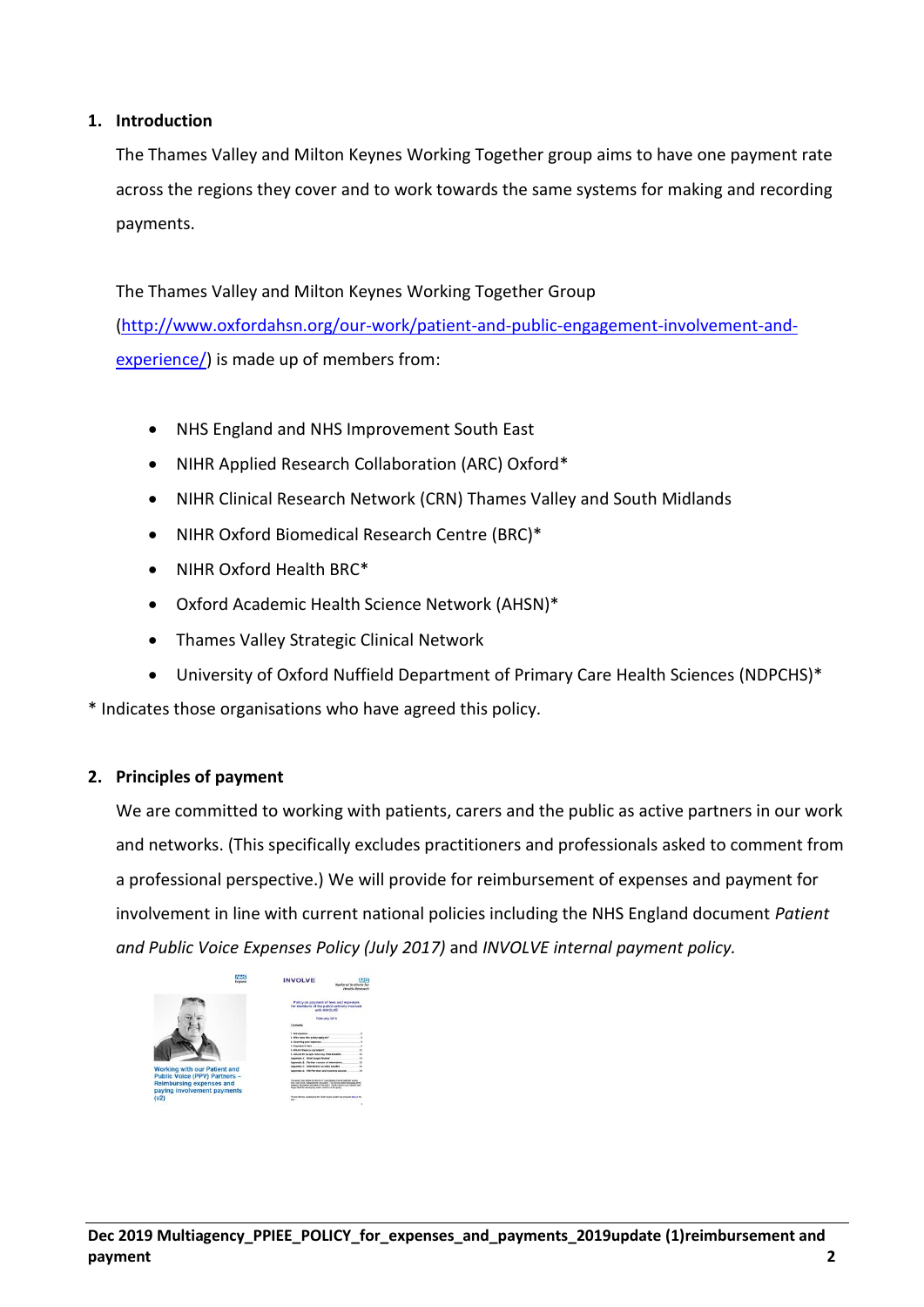This policy sets out the categories of financial support for patient, carer and public representation and involvement to enable this to happen across the members of the Thames Valley & Milton Keynes Working Together Group.

We aim to ensure that adverts for lay partner roles and activities make it clear if payment is offered and that lay partners are given this policy prior to their appointment.

We will make internal arrangements so that reimbursement and payment are made as soon as possible; that the process is as simple as possible for the lay partner and that lay partners are given clear information on how to get assistance should they need it.

We will pay all lay partners at the same rate and comply with legal requirements as to minimum levels, whilst aspiring to at least the living wage minimum level. Virtual involvement will be treated as being equivalent to involvement in person.

We will not employ lay partners; they are volunteers of the organisation, even if payments are made.

We will endeavour to find the funds to reimburse and pay people who get involved at the preparation and design stage of work, before it is granted funding.

This policy relates to children and young people as much as it does to adults. However, it is good practice to get permission from parents or guardians before giving payment to a minor.

## **Payment of staff who act as lay members**

In principle a project should not rely on staff acting as lay members, but they may on occasion be used in addition to other lay members who provide a more independent voice.

The staff who are also lay partners should only be involved in this way on work that they are not directly employed on. If they act as a lay partner outside of their normal working hours, they should then be paid as other lay partners are and reimbursed if they have made a special visit to the site or had to make special arrangements covered by the expenses policy. However, if their work as a lay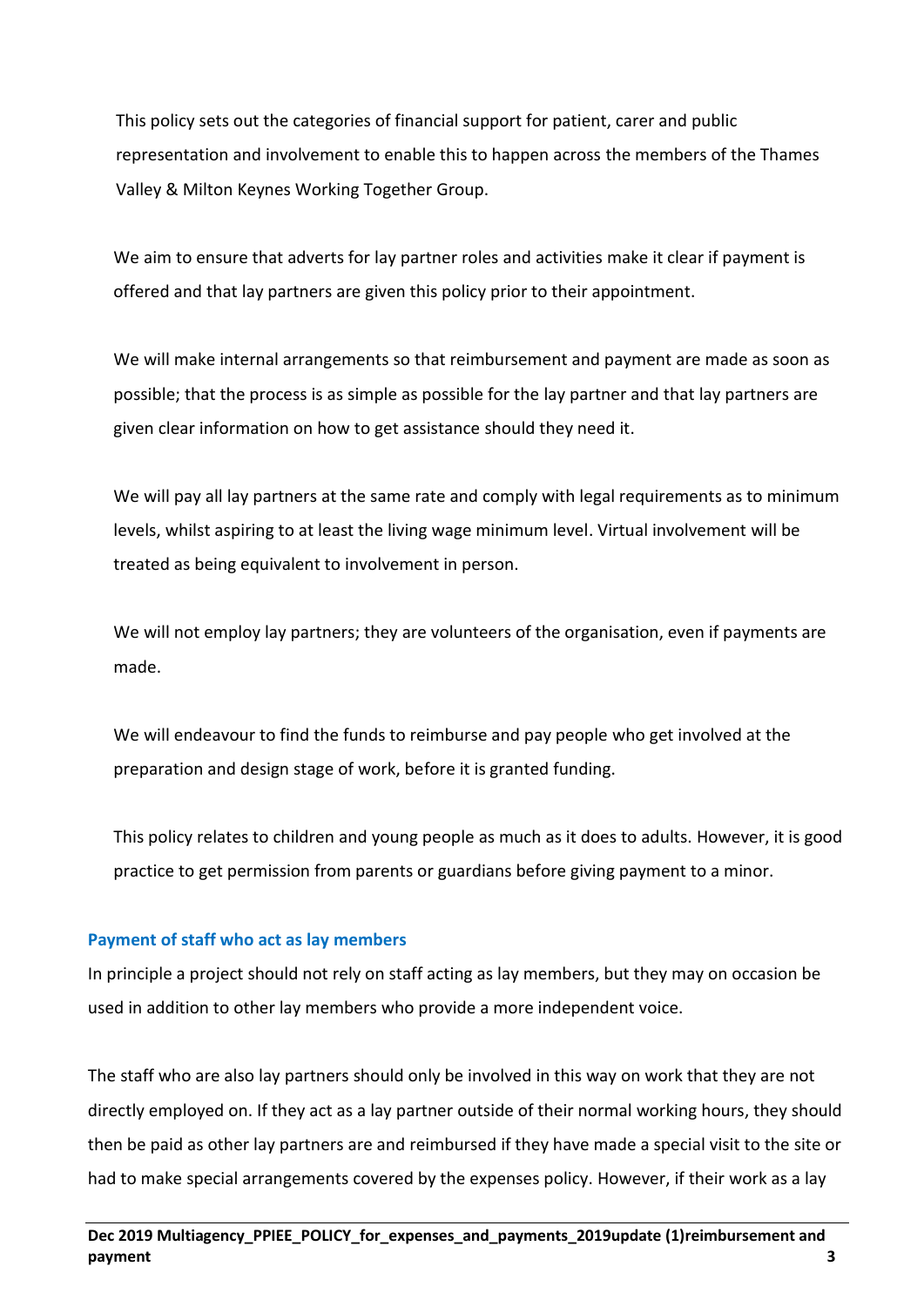partner is agreed by their manager to be within their normal working hours, they should not receive payment or reimbursement.

## <span id="page-3-0"></span>**3. Levels of involvement**

The Thames Valley and Milton Keynes Working Together Group has agreed levels of involvement [see Diagram 1]. This mirrors the NHS England approach to prioritising financial support for involvement.



Diagram 1: Levels of involvement

## <span id="page-3-1"></span>**4. Categories of financial support**

We recognise there may be times when involvement does not fit neatly into these categories, for example a lay partner may spend considerable time reviewing or writing project or policy documents, creating patient questionnaires, collating results and writing up reports in addition to reading papers and giving input to a board meeting. Guidance is given in the section on payment for time.

## **Category A – Membership [public meetings, general participation]** – no financial support provided.

This applies to open access public meetings or surveys/questionnaires where participants choose to attend or participate. No financial support is offered.

**Category B – Involvement [partnership work]** – reimbursement of out of pocket expenses only.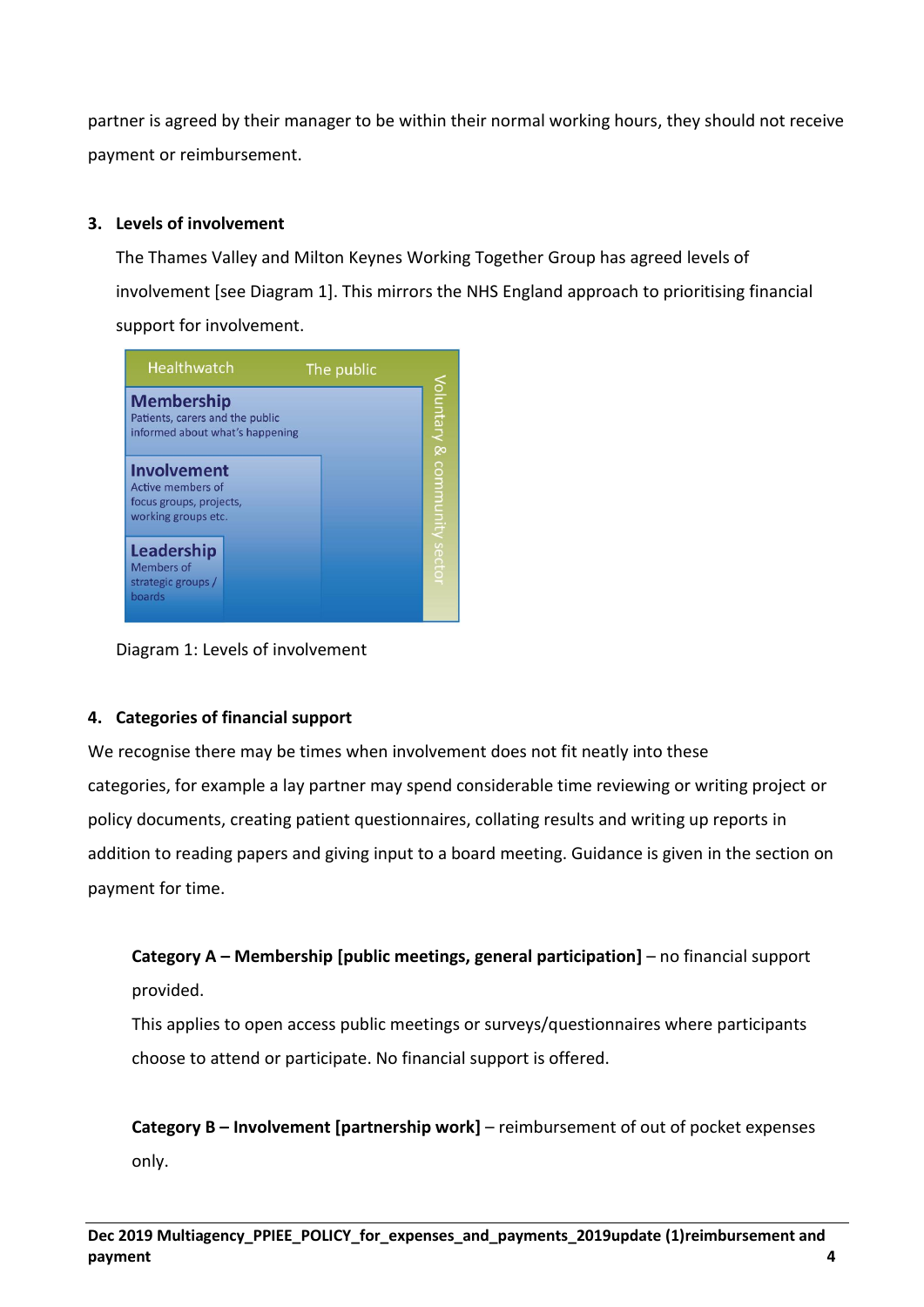This will be the usual arrangement for lay partners who are involved with work for an organisation in the Working Together Group providing feedback and lay perspectives e.g. being participants/delegates at discussion forums, events, workshops or focus groups.

## **Category C – Leadership** – payment and out of pocket expenses.

This is a more active and accountable role than the examples given for membership (A) and involvement (B), requiring enhanced skills, expertise, greater time commitment, public accountability or involvement in decision making and/or delivery.

For example, lay partners on:

- Thames Valley and Milton Keynes Working Together Group
- ARC Management Board
- NDPCHS Research Committee

Or involvement in:

- co-design and co-delivery of large events and conferences
- co-production of organisational or departmental policy and programmes

Both of the above in-depth roles are characterised by lay partners playing a strong leadership role and actively leading/delivering part of the work programme.

If the participation of a lay partner expands over time, for example the nature of the involvement work increases or their expertise is required for multiple programmes, there should be discussion over whether the status of their involvement requires re-evaluation. Similarly, discussions should take place if the level of participation decreases, for example the programme changes and the person no longer feels able to contribute.

There should be a written agreement between the individual Working Together organisation and lay partner on what payments will be offered for a particular activity. It is recommended that record of this agreement is kept by both the lay partner and the organisation.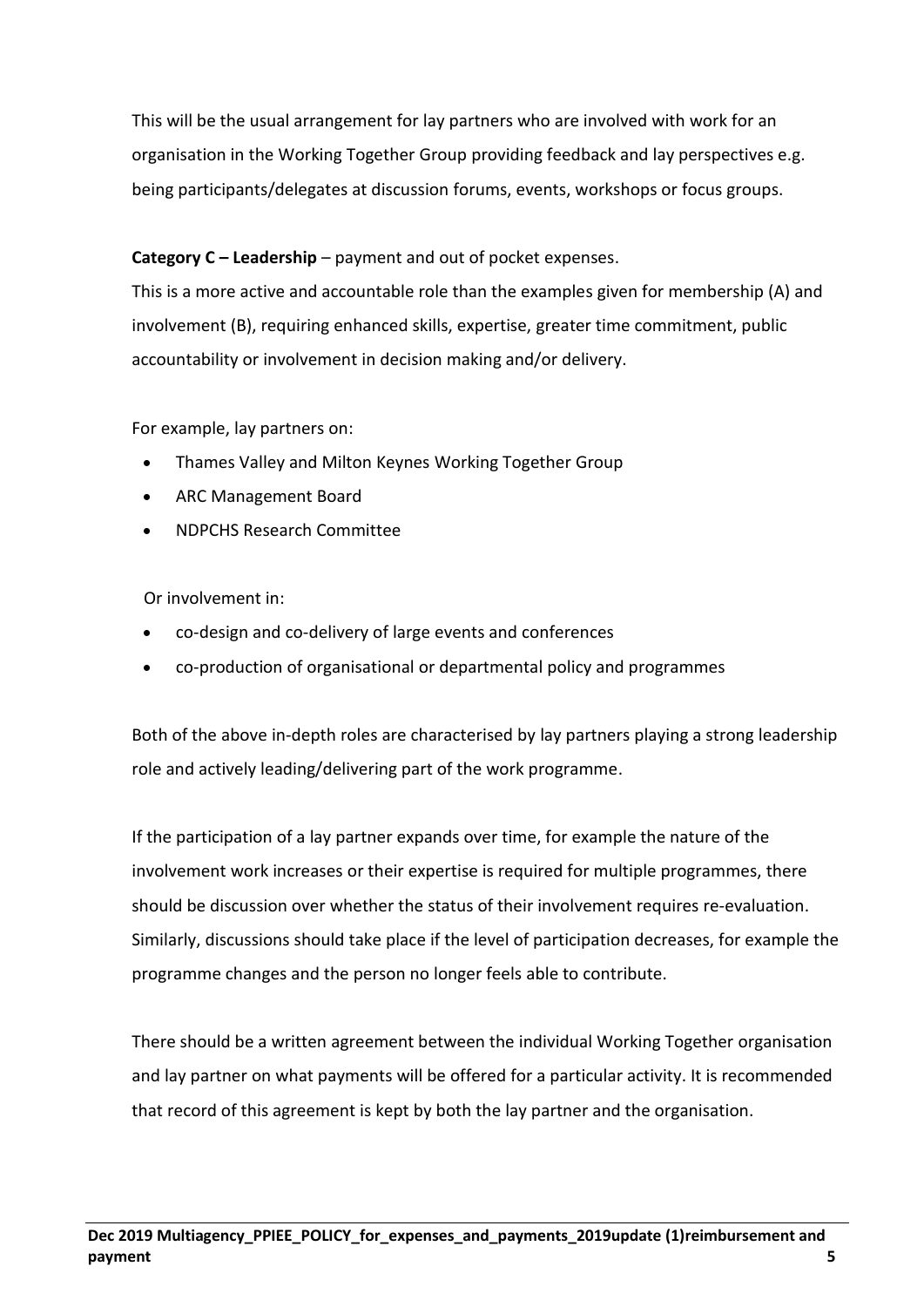If a lay partner is involved in a multi-organisation meeting, the payment of expenses and/or their time will lie with the organisation that recruited and appointed them. If they are a lay partner for more than one participating organisation, they should take responsibility for negotiating whose budget is used to reimburse them in advance of their attendance.

## <span id="page-5-0"></span>**Table 1: Payment guide**

| Lay partner involvement                                         | <b>Expenses?</b> | Payment   |
|-----------------------------------------------------------------|------------------|-----------|
| This table is offered for guidance only and may vary between    |                  | for time? |
| organisations. You are advised to check in advance with the     |                  |           |
| organisation you are working with as to what will be paid.      |                  |           |
| Attendance at open or public meetings/ consultations and        | No               | No        |
| giving an individual view, no commitment required               |                  |           |
| Responding to questionnaires                                    | No               | No        |
| Attendance at consultation events by invitation                 | Yes              | No        |
| Representation and participation at designated meetings         | Yes              | No        |
| (regardless of what the meeting is trying to achieve) where no, |                  |           |
| little or occasional commitment is required.                    |                  |           |
| Evaluating and reviewing documents (unless this is part of      | Yes              | No        |
| ongoing role)                                                   |                  |           |
| Helping to write documents (lay summaries, articles for a       | Yes              | Yes       |
| newsletter, patient information leaflets etc)                   |                  |           |
| Participating in training necessary to carry out involvement    | Yes              | Yes       |
| work at the Leadership level. (This will be negotiated          |                  |           |
| individually. Some training will enhance the lay partner's CV   |                  |           |
| and be very much for their personal benefit, in which case      |                  |           |
| there may be less need to pay them for their time.)             |                  |           |
| Representation and participation at designated meetings         | Yes              | Yes       |
| (regardless of what the meeting is trying to achieve) where in- |                  |           |
| depth commitment is required; for example lay partner on        |                  |           |
| Strategic Board over a 12-month commitment                      |                  |           |
| Leading focus groups, workshops or conferences etc.             | Yes              | Yes       |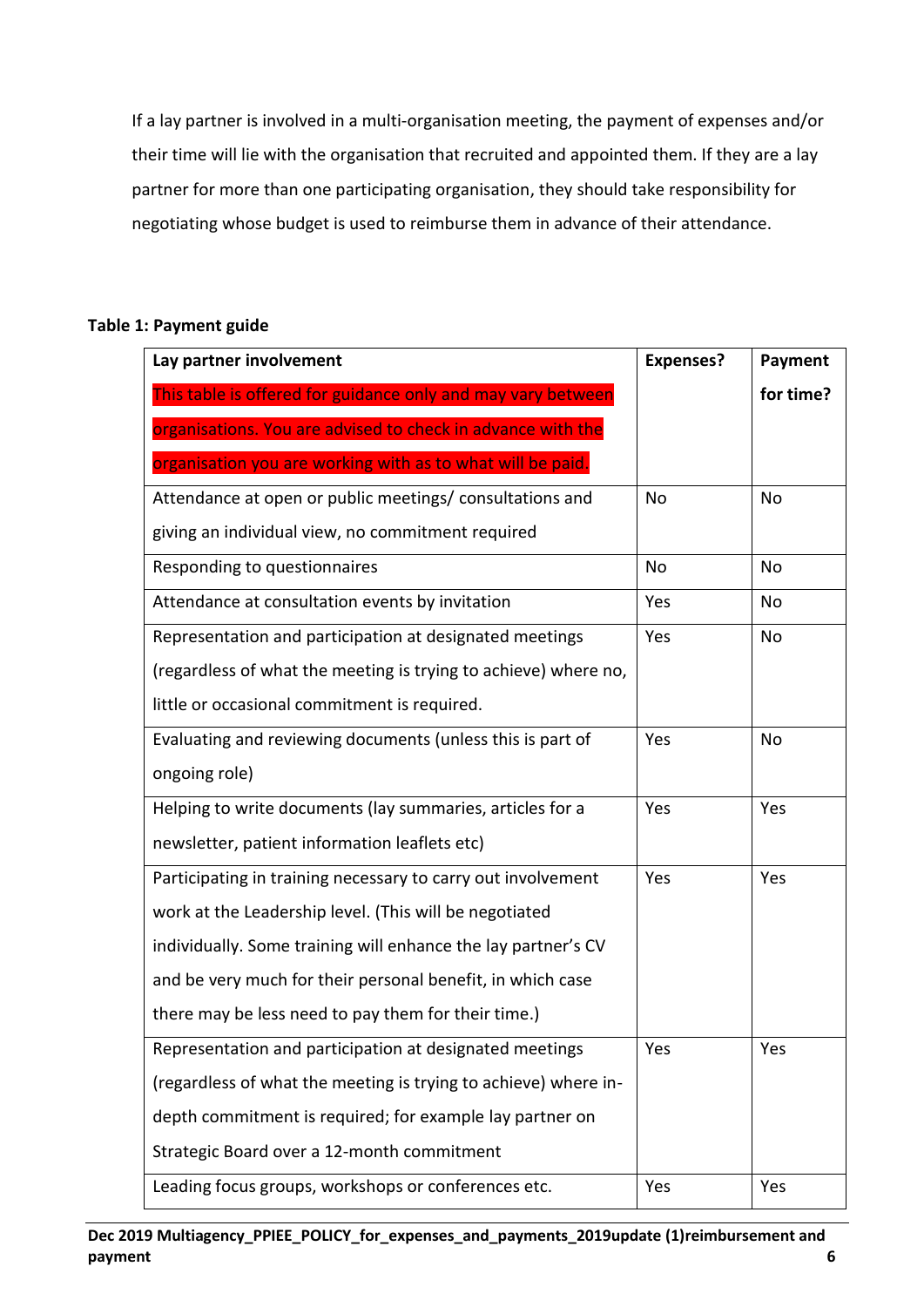| Lay partner involvement                                           | <b>Expenses?</b> | Payment   |
|-------------------------------------------------------------------|------------------|-----------|
| This table is offered for guidance only and may vary between      |                  | for time? |
| organisations. You are advised to check in advance with the       |                  |           |
| organisation you are working with as to what will be paid.        |                  |           |
| Chairing designated groups or meetings                            | Yes              | Yes       |
| Staff recruitment and interview panel membership                  | Yes              | Yes       |
| Giving presentations                                              | Yes              | Yes       |
| Staff training (where the lay partner inputs into staff training) | Yes              | Yes       |
| Monitoring/evaluating services or mystery shopping                | Yes              | Yes       |
| Development and evaluation of tenders                             | Yes              | Yes       |
| Taking part as an active researcher e.g. by interviewing          | Yes              | Yes       |
| participants                                                      |                  |           |
| Co-applicants in research funding applications                    | Yes              | Yes       |
| Disseminating results of research (incl. holding events within    | Yes              | Yes       |
| an outside organisation to publicise research or a given          |                  |           |
| project)                                                          |                  |           |

## **5. Reimbursement of expenses for involvement**

Lay partners involved in involvement (category B) and leadership (category C) roles may be eligible to claim the expenses listed below. Receipts must be supplied whenever possible. Lay partners should not claim expenses that are not listed in this policy without the advance agreement of the link researcher or the PPI staff member. It is the responsibility of this member of staff to approve expense claims and follow the process for reimbursement of expenses and involvement payments required by their organisation. If the lay partner has any questions or expects to incur expenses not covered by this document (including overnight accommodation), they should contact their link researcher or the PPI member of staff in advance of making any bookings or incurring any expenses.

Where a young person or child is involved and it is their parents who have incurred expenses to enable their involvement, it is the parents who should make the claim for their expenses to be reimbursed.

#### **Personal vehicles**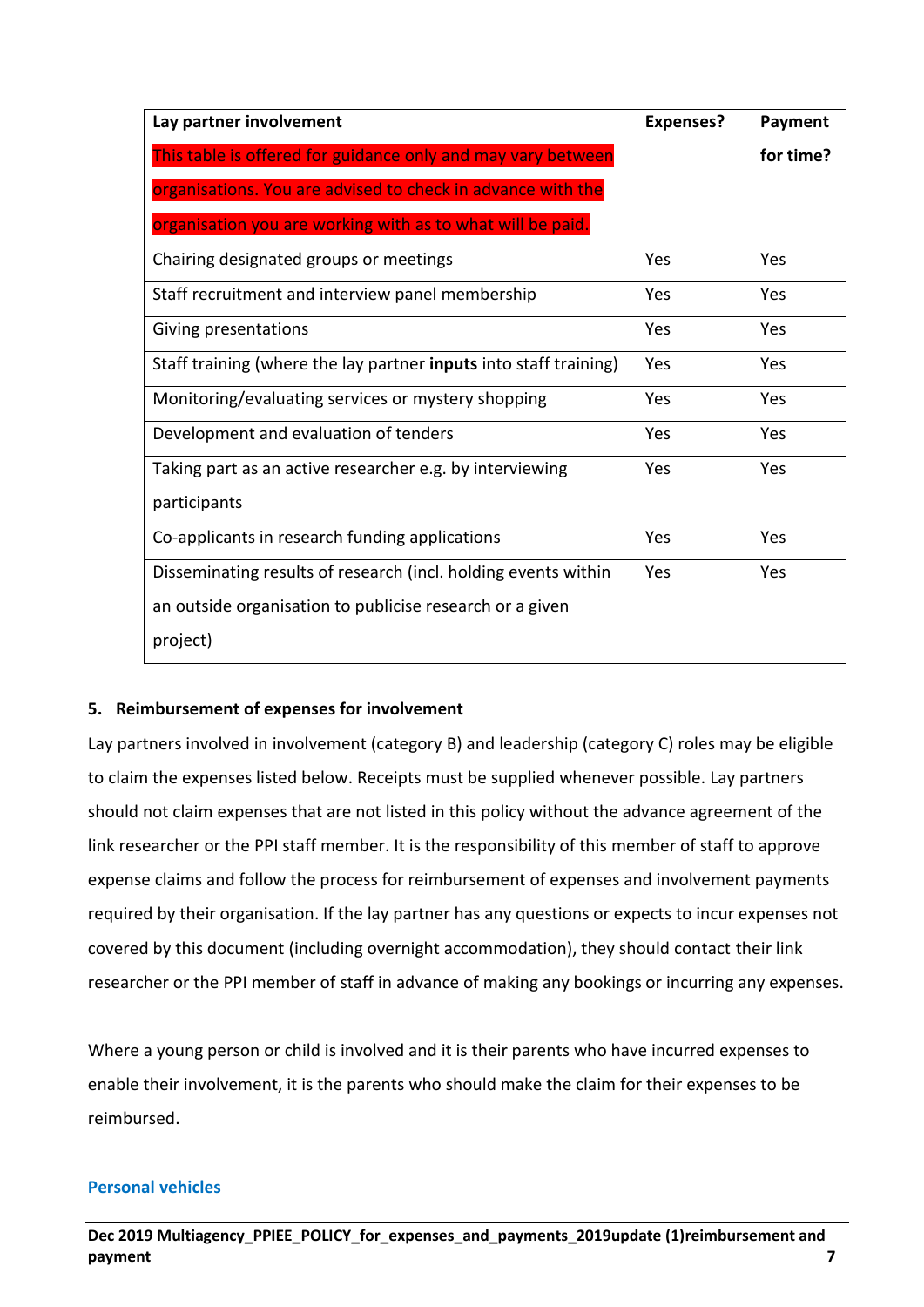- Lay partners can use their own vehicles when necessary and will receive reimbursement for the miles travelled.
- Expected start point is the person's home.
- Rates of reimbursement are:
	- Cars and vans  $-$  45p for the first 10,000 business miles in the tax year.
	- Cars and vans 25p for each business mile over 10,000 in the tax year.
	- Bicycles  $-$  20p per mile.
	- Parking expenses will be refunded to the value of the ticket. No parking fines will be reimbursed.
	- An additional 5p per mile will be paid for those bringing a colleague.

#### **Public transport**

• Standard class public transport will be refunded to the value of the ticket, and lay partners are encouraged to choose the cheapest fare reasonably available.

#### **Taxi**

- Can be used with justification e.g. multiple people travelling to same place, personal safety, disability or efficiency.
- A receipt is needed.

## **Carers and support workers**

- We recognise in some circumstances lay partners need to arrange for carers/support workers to accompany them to a meeting, or to take over caring responsibilities while they are at a meeting.
- Working Together organisations will meet the reasonable expenses/costs of carer/support workers; we will cover the travel/accommodation/subsistence requirements of the carer/support worker who accompanies the lay partner.
- Where reimbursement is needed for carers/support workers, this will be agreed on a case by case basis and should be agreed in advance with the PPI staff member.
- For the avoidance of doubt, the carer or support worker is engaged by the lay partner and not by the organisation.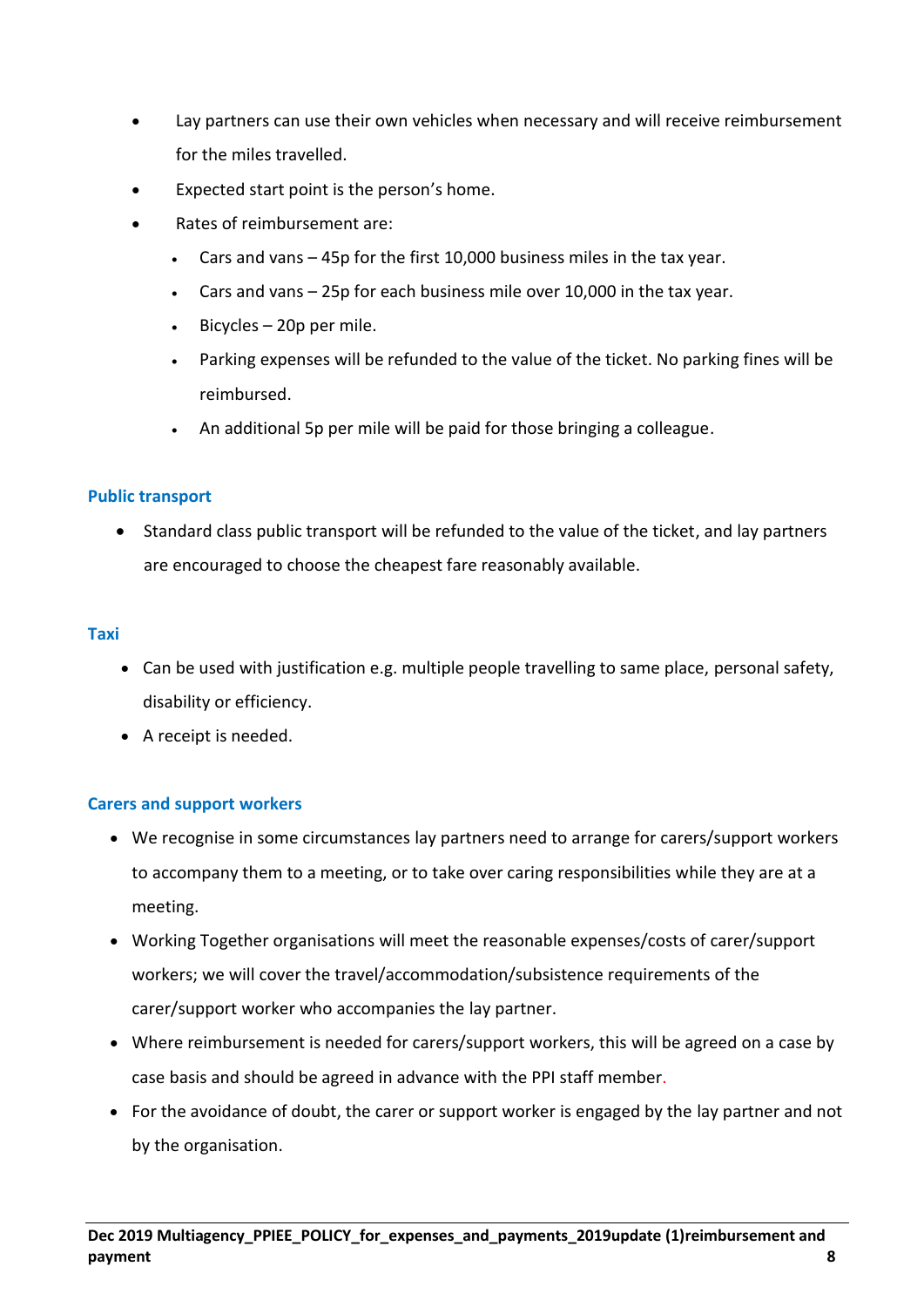• Working Together organisations will reimburse actual expenditure based on receipts submitted with expense claims. The receipt should provide details of the carer's registration and/or professional organisation providing the care.

## **Office supplies**

- Working Together organisations will try to keep any home office supply use to a minimum for the lay partner, in an effort to reduce the administrative burden. Lay partners can request hard copies of meeting papers etc. to be supplied to them.
- Office expenses will not be offered if the lay partner is being paid for their time.

## **Meals and accommodation**

• Generally speaking, we will aim to provide refreshments where appropriate. On the rare occasion that a lay partner is asked to be at a venue over a meal time where food is not provided, they will be allocated £15 for an evening meal and £10 for lunch. The purchase of alcohol or tobacco products will not be reimbursed.

## <span id="page-8-0"></span>**6. Payment for time i.e. in addition to expenses as above**

Payment levels and activities are to be agreed between the organisation and lay partners before involvement work begins. Payments may also need reviewing if circumstances change.

Payments can be declined or smaller payments requested. Payment does not relate to travel time.

Payment rate guide:

- Full day meetings: £150 to include all prep and follow-up
- Half day meetings: £75 to include all prep and follow-up

Guidance from the National Institute for Health Research INVOLVE body also recommends:

- Short pieces of work which require little prep or follow-up, such as a telephone meeting or reviewing short documents; approx 1-2 hours: £20
- Work totalling approx 2-3 hours: £50
- Longer pieces of work such as reviewing/commenting on strategic documents/policies or plans, via email or post. Approx rates for this are: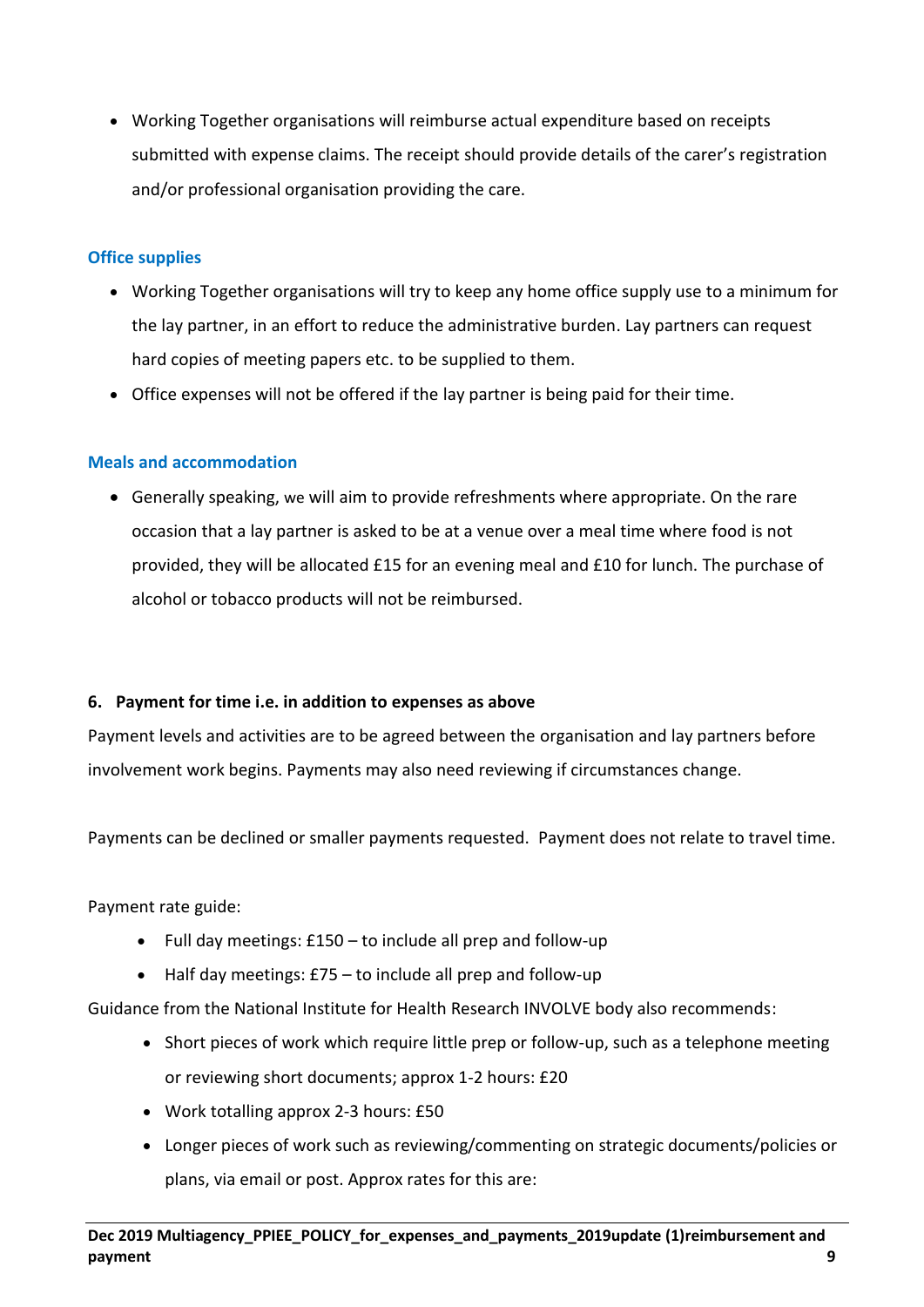- o Reviewing short documents, as above: £20
- o Reviewing for example mid-length reports (~50-100 pages): £150
- o Reviewing large reports/documents, (over 200 pages): £200

## **Lay partners in receipt of State Benefits**

Being in receipt of benefits should not constitute a barrier to involvement.

One of the biggest difficulties for people on benefits because of ill health or disability is that Jobcentre Plus offices can interpret involvement as readiness for work, whether or not payment is being offered. In addition, anything that might be deemed earnings or income by Her Majesty's Revenue and Customs service (HMRC) or the Department for Work and Pensions – including involvement payments, vouchers or financial gifts – may put benefit entitlement in jeopardy. NHS England has developed a standard letter which explains clearly that involvement opportunities with NHS England are not an indication of readiness to work, or employment.

It is extremely important that all Working Together organisations work transparently and sensitively. Lay partners receiving any payments or incentives should be made aware that this may impact on their entitlement to benefits. Breach of benefit conditions can result in an individual's benefits being stopped. They should be given adequate time to get a full response from the support agency (details below) between expressing an interest and being appointed.

It is the responsibility of the lay partner and not the Working Together organisation to comply with the conditions of their benefits. A lay partner should also speak to their benefits advisor or Jobcentre Plus to discuss their individual circumstances.

NHS England has produced a template letter explaining the nature of patient and lay partners' involvement to JobCentre Plus and other agencies. There is also a confidential helpline provided by Citizens Advice Bedford which can help with queries. Contact: [contractsadmin@bedfordcab.org.uk](mailto:contractsadmin@bedfordcab.org.uk) or 01234 330604.

For NIHR-funded research projects, there is a confidential free service also run by Citizens Advice Bedford. It is strongly recommended that lay partners in receipt of State Benefits are urged to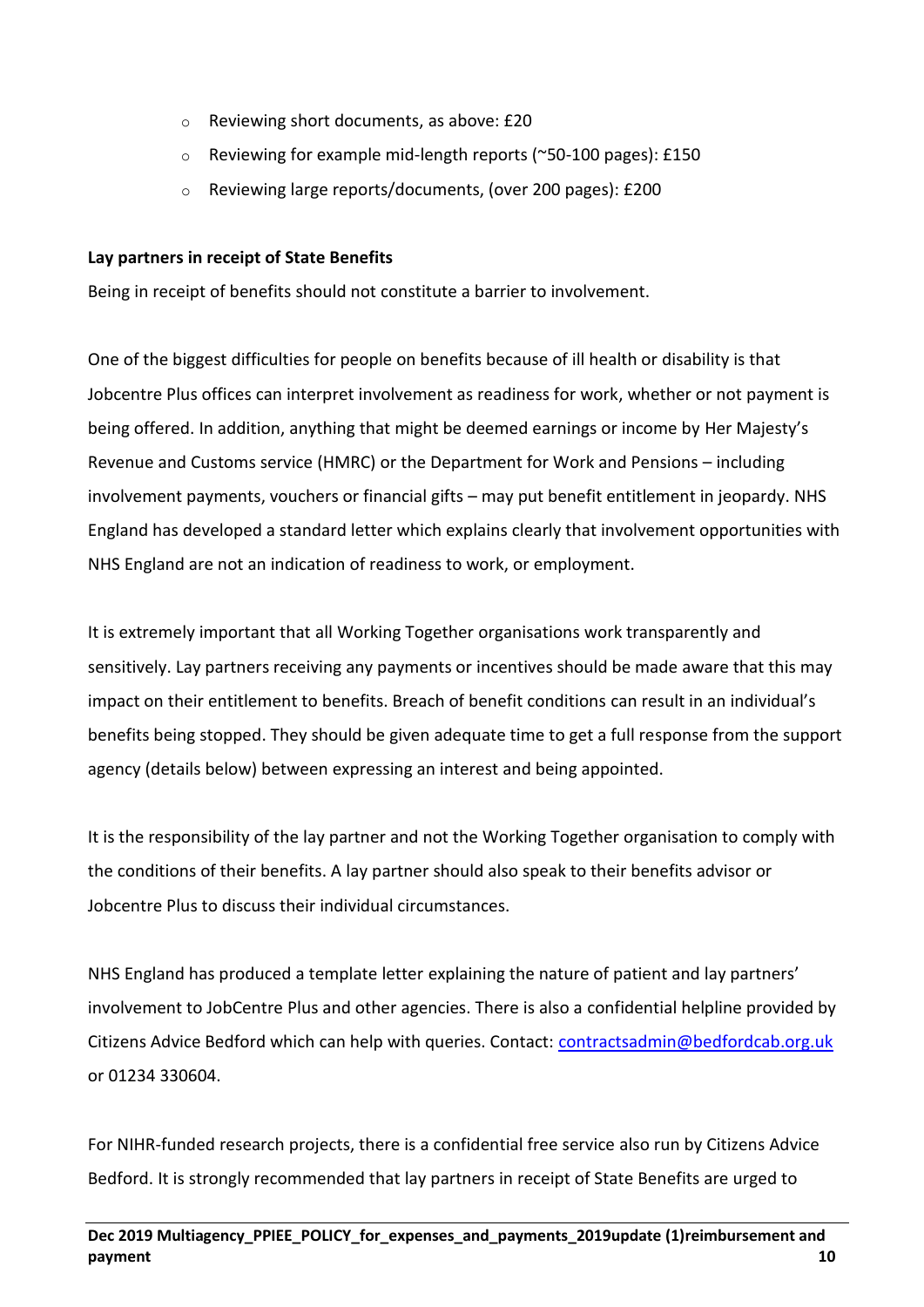contact this helpline to ensure that there are no adverse effects of their involvement work, prior to their involvement. Before they make contact they should be told which NIHR-funded project they are assisting with.

Lay partners wishing to contact the service should email (preferred): [involve@nihr.ac.uk](mailto:involve@nihr.ac.uk) or telephone: 02380 595628. They will need to know which part of the NIHR the public contributor is involved with (for example, BRC, ARC, LCRN). For more information, see: <https://www.invo.org.uk/benefits-advice-service-for-involvement-for-members-of-the-public/>

## <span id="page-10-0"></span>**7. Responsibility of lay partners**

If receiving any form of benefit, the lay partner needs to seek advice on what impact monies received from any Working Together organisation may have on their benefit allowance (see above).

Lay partners are responsible for related pension contributions, National Insurance and income tax.

Lay partners seeking reimbursement of expenses must provide evidence of expenditure in the form of a receipt or ticket and can reclaim only their own expenses and not for expenses incurred by other colleagues.

Lay partners should submit claims in a timely manner, preferably within three months after the event/activity that their claim refers to, but no longer than 12 months as after this time the claim will not be processed.

Where receipts are difficult to obtain (for example the use of Oyster cards or calls made on mobile phones) copies of bills or computer printouts with the relevant section highlighted can be accepted.

Lay partners should record details of when they make a claim and when they receive payment for their own benefit.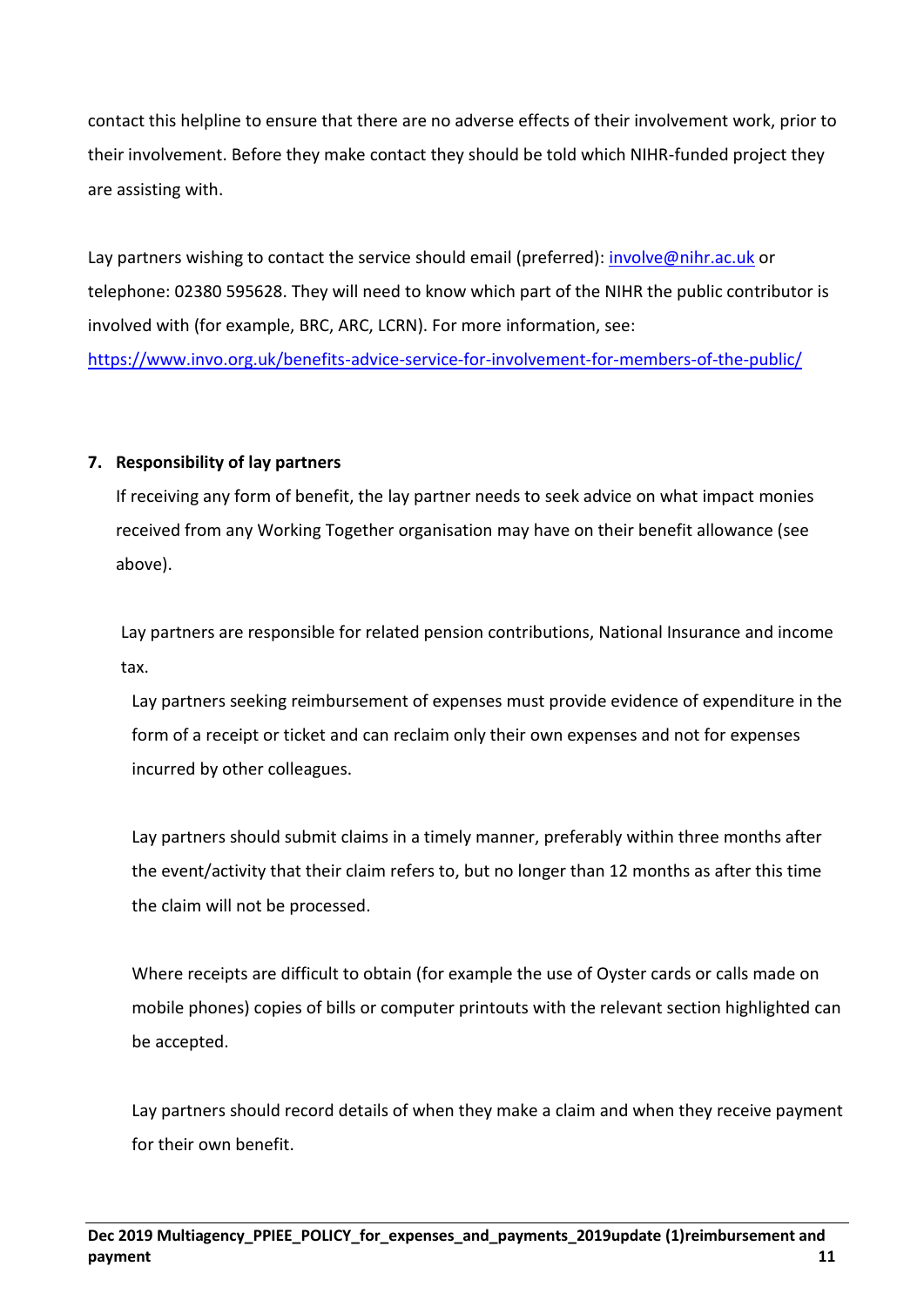## <span id="page-11-0"></span>**8. Responsibility of Working Together organisations**

Organisations will ensure there is a record of agreement with lay partners of what is expected, which expenses will be covered and any payments being offered.

They will make payments to lay partners within six weeks of receipt of claims wherever possible.

Working Together organisations will at all times communicate openly and with integrity with lay partners regarding the terms outlined in this policy so that it reflects the value placed on the involvement of lay partners with our work.

## <span id="page-11-1"></span>**9. Budgeting**

INVOLVE has created an online involvement cost calculator which is applicable more widely than just for research. This also includes costs over and above those in the scope of this policy but which are useful to consider for embedding PPIEE into all organisations' work: <http://www.invo.org.uk/resource-public-involvement-in-research/>

## <span id="page-11-2"></span>**10. Reimbursement of lay partner expenses**

Reimbursement for expenses is not taxable.

It is strongly recommended that you encourage any lay partner in receipt of State Benefits to contact the relevant helpline (see above) to ensure that there are no adverse effects of their involvement work with you, prior to their beginning.

It is good practice to pay people on benefits (at least) their expenses on the day and for this reason you may prefer to arrange for petty cash. (You would do this across the board so as not to embarrass any individuals).

## **11. Payment of lay partners**

## *This refers to payment for time which is in addition to the reimbursement of expenses*

Payment for time is taxable and should be declared for tax purposes.